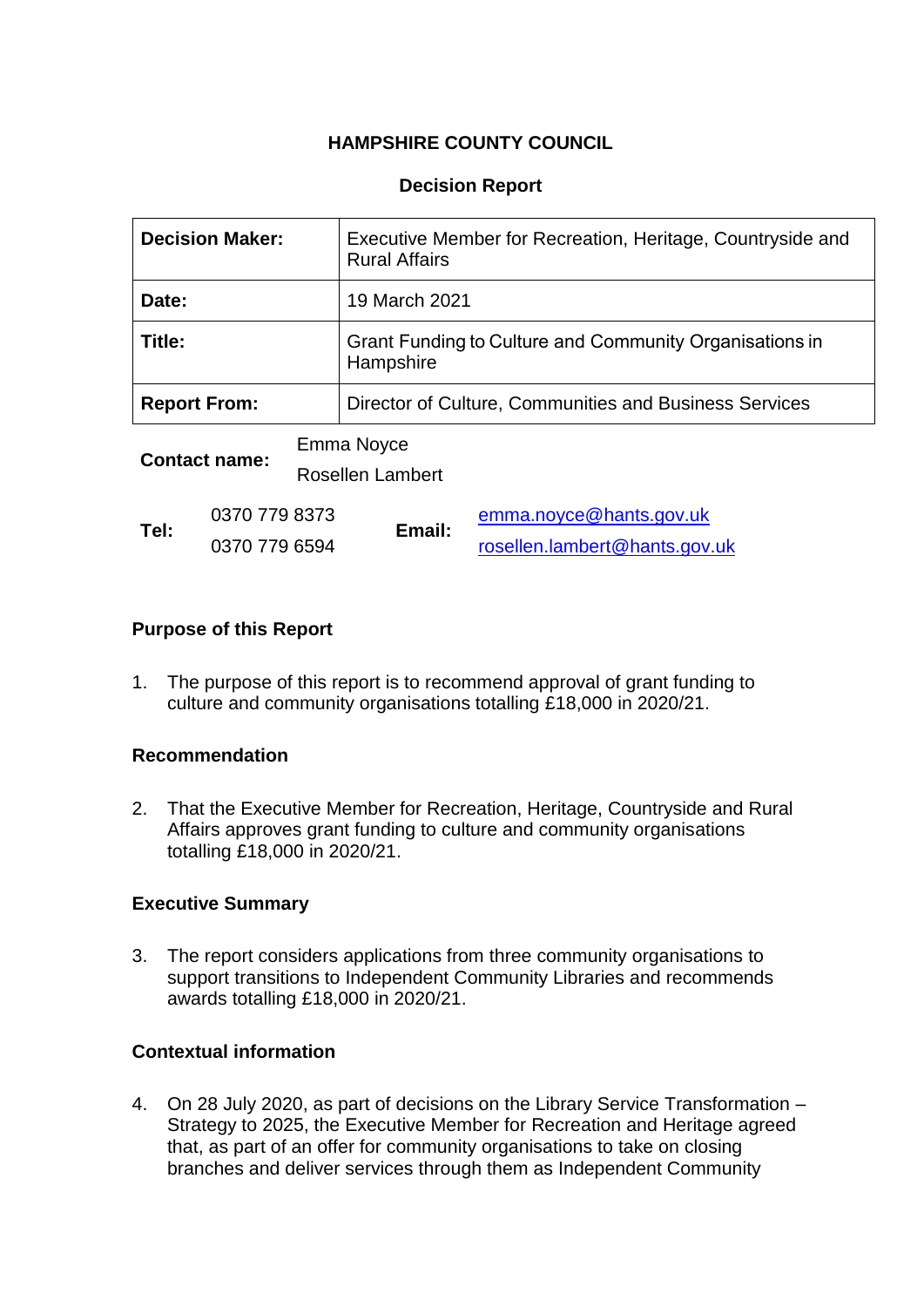Libraries, one-off pump-priming awards of up to £10,000 could be made. These awards are intended to support start up and transition costs.

- 5. To support the transfer of buildings, it was subsequently agreed by the Director of Culture, Communities and Business Services, that awards of up to £10,000 could also be applied for to support urgent works, recommended to be carried out within one to two years, identified in building condition surveys carried out by the department. These are available to organisations taking ownership of former Library Service buildings, from which an Independent Community Library will be delivered.
- 6. Applications have been received from three organisations to date for such funding, totalling £27,584.69. Further details and recommendations against each application are set out in the table titled Grant Funding to Culture and Community Organisations 2020/21 in Appendix 1. Further applications are anticipated and will be brought to future decision days.

## **Finance**

7. The recommended awards can be met from within existing budget provision.

#### **Consultation and Equalities**

8. Equality Impact Assessments (EIAs) were carried out and published alongside the Changes to Culture and Communities Grants report which went to the Executive Member for Recreation and Heritage on 14 January 2019.

#### **Other Key Issues**

9. Legal Implications: The Council has wide powers under Section 19 Local Government (Miscellaneous Provisions) Act 1976 to provide recreational facilities and to contribute by way of a grant or loan towards the expenses incurred by voluntary bodies in providing such facilities and activities.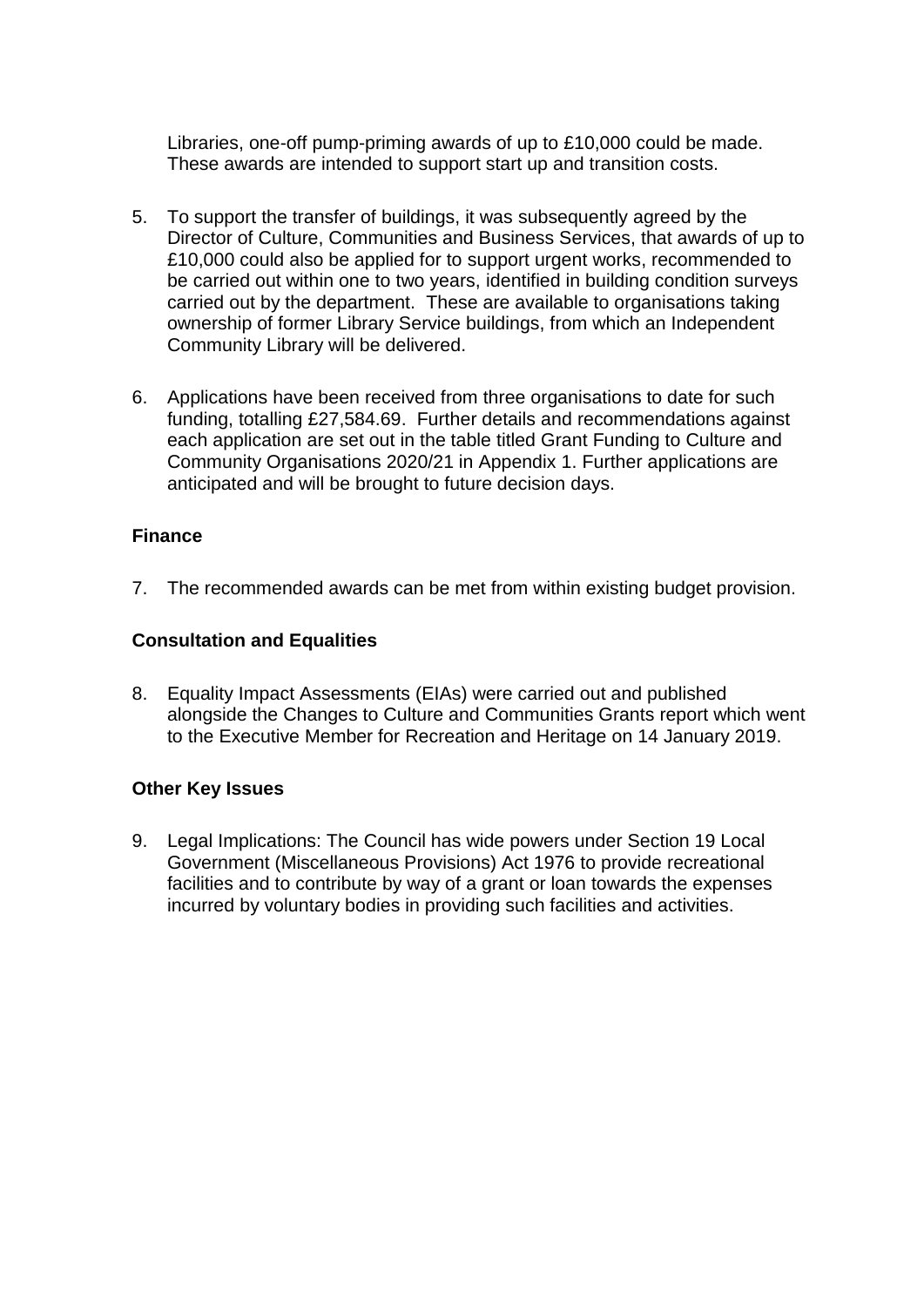## **REQUIRED CORPORATE AND LEGAL INFORMATION:**

#### **Links to the Strategic Plan**

| Hampshire maintains strong and sustainable economic<br>growth and prosperity: | no  |  |  |  |  |
|-------------------------------------------------------------------------------|-----|--|--|--|--|
| People in Hampshire live safe, healthy and independent                        | yes |  |  |  |  |
| lives:                                                                        |     |  |  |  |  |
| People in Hampshire enjoy a rich and diverse                                  | yes |  |  |  |  |
| environment:                                                                  |     |  |  |  |  |
| People in Hampshire enjoy being part of strong,<br>inclusive communities:     | yes |  |  |  |  |
| <b>OR</b>                                                                     |     |  |  |  |  |
| This proposal does not link to the Strategic Plan but nevertheless requires a |     |  |  |  |  |

**This proposal does not link to the Strategic Plan but, nevertheless, requires a decision because:**

## **Other Significant Links**

| <b>Links to previous Member decisions:</b>        |                 |
|---------------------------------------------------|-----------------|
| <u>Title</u>                                      | Date            |
| <b>Changes to Culture and Communities Grants</b>  | 14 January 2019 |
| Library Service Transformation - Strategy to 2025 | 28 July 2020    |
|                                                   |                 |
|                                                   |                 |

**Section 100 D - Local Government Act 1972 - background documents**

**The following documents discuss facts or matters on which this report, or an important part of it, is based and have been relied upon to a material extent in the preparation of this report. (NB: the list excludes published works and any documents which disclose exempt or confidential information as defined in the Act.)**

Document Location

None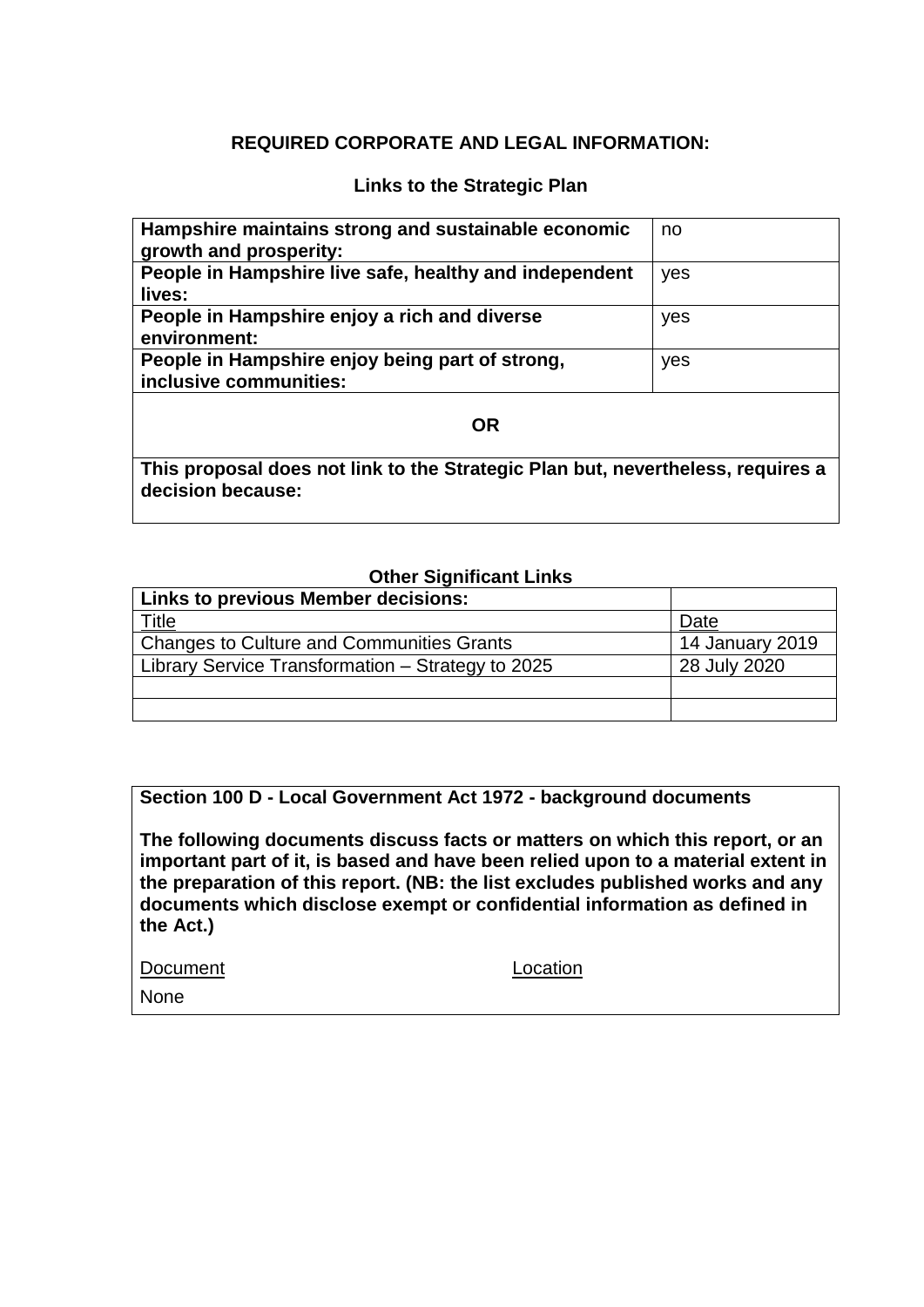# **EQUALITIES IMPACT ASSESSMENT:**

## 1. **Equality Duty**

The County Council has a duty under Section 149 of the Equality Act 2010 ('the Act') to have due regard in the exercise of its functions to the need to:

- Eliminate discrimination, harassment and victimisation and any other conduct prohibited by or under the Act with regard to the protected characteristics as set out in section 4 of the Act (age, disability, gender reassignment, marriage and civil partnership, pregnancy and maternity, race, religion or belief, sex and sexual orientation);
- Advance equality of opportunity between persons who share a relevant protected characteristic within section 149(7) of the Act (age, disability, gender reassignment, pregnancy and maternity, race, religion or belief, sex and sexual orientation) and those who do not share it;
- Foster good relations between persons who share a relevant protected characteristic within section 149(7) of the Act (see above) and persons who do not share it.

Due regard in this context involves having due regard in particular to:

- The need to remove or minimise disadvantages suffered by persons sharing a relevant protected characteristic that are connected to that characteristic;
- Take steps to meet the needs of persons sharing a relevant protected characteristic that are different from the needs of persons who do not share it;
- Encourage persons sharing a relevant protected characteristic to participate in public life or in any other activity in which participation by such persons is disproportionally low.

#### 2. **Equalities Impact Assessment:**

A high-level Equalities Impact Assessment has been undertaken. The grants are intended to have a positive impact and advance equality.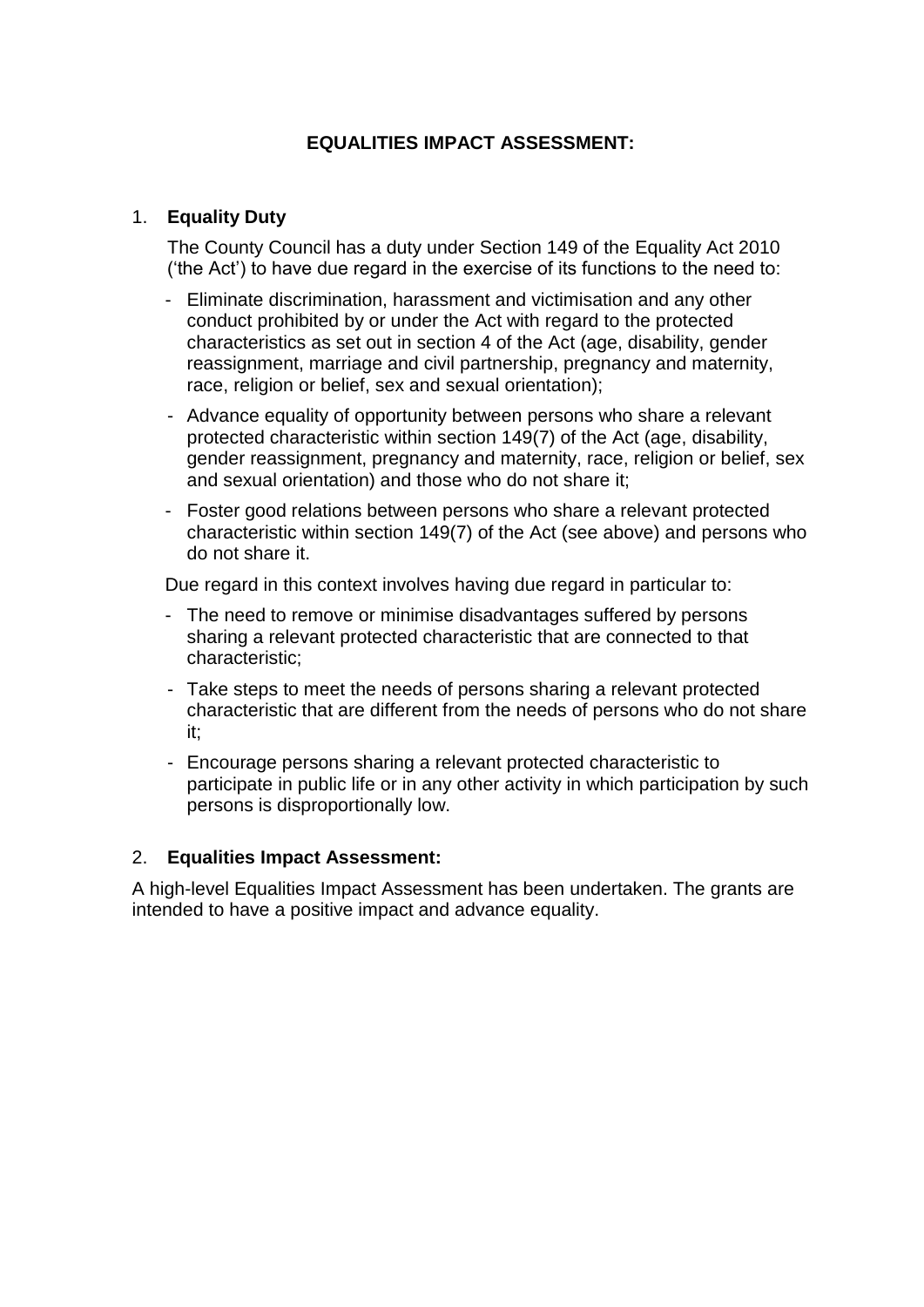# **Grant Funding to Culture and Community Organisations, 2020/21**

| Organisation                                                                               | Proposal                                                                                                                                                                                                                                                                                                                                                                                                                                                                                                                                                                                                                                                                                                                                                                                                                                                                                                                                                                                                                                                                                                                                                                                                                                                                                             | Amount<br>Requested | Amount<br>Recommended |
|--------------------------------------------------------------------------------------------|------------------------------------------------------------------------------------------------------------------------------------------------------------------------------------------------------------------------------------------------------------------------------------------------------------------------------------------------------------------------------------------------------------------------------------------------------------------------------------------------------------------------------------------------------------------------------------------------------------------------------------------------------------------------------------------------------------------------------------------------------------------------------------------------------------------------------------------------------------------------------------------------------------------------------------------------------------------------------------------------------------------------------------------------------------------------------------------------------------------------------------------------------------------------------------------------------------------------------------------------------------------------------------------------------|---------------------|-----------------------|
| North Baddesley<br><b>Community Library</b><br>(aka Friends of North<br>Baddesley Library) | The organisation has operated for eight years as a Community Managed Library within the Library<br>Service network. It intends to operate an Independent Community Library from its existing premises,<br>which it leases. The group is taking the opportunity to refresh the facilities and its offer to better meet<br>local need and volunteer management capacity, setting them up to be more sustainable. It seeks<br>funding towards the purchase public access computers and to set up a job club; wifi installation;<br>shelving and furniture to support a new layout; a Library Management System and office equipment and<br>re-branding and advertising.<br>It is recommended that North Baddesley Community Library is awarded £5,000. The organisation<br>may make an additional application later in 2021 for up to £5,000 to other items to support<br>transition to an Independent Community Library.                                                                                                                                                                                                                                                                                                                                                                               | £4,987.50           | £5,000                |
| Fair Oak Community<br>Library                                                              | This community organisation is newly established, with an objective to operate an Independent<br>Community Library in Fair Oak. It is supported by Fair Oak and Horton Heath Parish Council which has<br>awarded a grant of £1,000 and which intends to take over the freehold of the Library Building from the<br>Council under an asset transfer arrangement. The group seeks funding towards transition to an<br>Independent Community Library through the reconfiguration and refurbishment of internal space,<br>purchase of IT equipment and creation of training videos for volunteers. The identified costs are £12,500<br>leaving a small shortfall to be made up by local donations. Approx. £8,600 of these costs are for the<br>internal reconfiguration and refurbishment which include alterations to a partition wall and bricking up<br>three windows. These elements are not eligible under the capital funding opportunity.<br>It is recommended that Fair Oak Community Library is awarded £10,000. As the majority of costs<br>are to support building works, it is recommended payment of this portion of the award is on<br>condition that exchange of contracts for the transfer of the freehold from the Council to Fair Oak<br>and Horton Heath Parish Council is complete. | £10,000             | £10,000               |
| Fair Oak and Horton<br><b>Heath Parish Council</b>                                         | The organisation intends to take on the ownership of the building and subsequently make it available to<br>Fair Oak Community Library for the delivery of an Independent Community Library. It seeks funding<br>towards rainwater goods and external handrails, both identified in the condition survey as urgent works<br>with an estimated combined cost of £2,350. It has also applied for funding towards non-urgent works<br>including kitchen refurbishment, toilet refurbishment and the installation of skylights. As these are not<br>urgent works, they fall outside the purpose of this funding opportunity. It is recognised that due to<br>lockdown restrictions the organisation has not been able to obtain full quotes from contractors and also<br>that the cost of materials may have increased since the condition survey estimates. It is therefore<br>recommended an award of up to £3,000 be made towards the urgent works identified and that any funds<br>remaining from this sum may be used towards elements of the medium to long term works identified.                                                                                                                                                                                                                  | £12,597.19          | £3,000                |